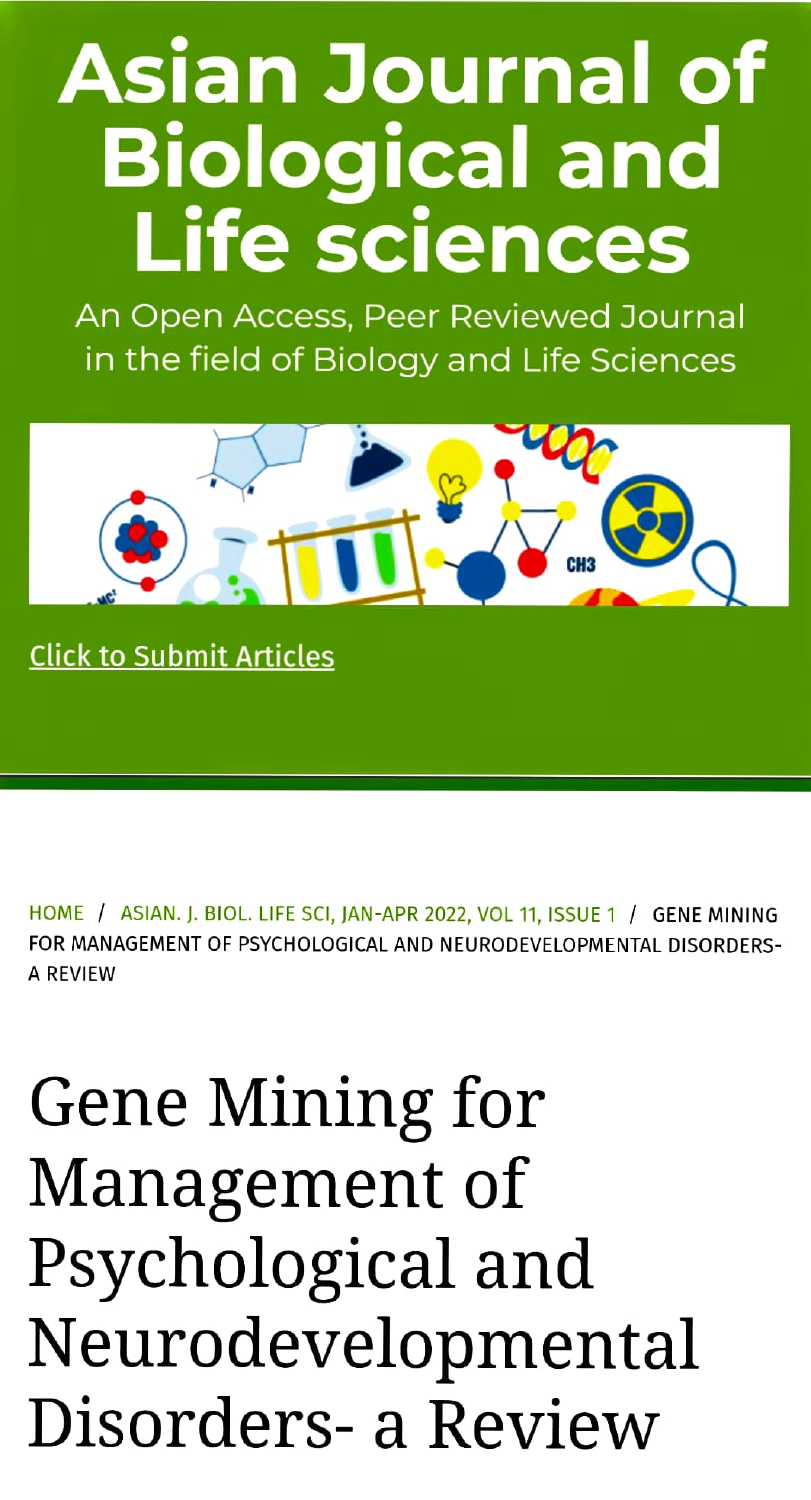Asian Journal of Biological and Life Sciences, 2022, 11, 1, xX-XX. **DOI:** 10.5530/ajbls.2020.9.xx Published: February 2022 Type: Review Article Authors: Mondal B, and Mitra G Author(s) affliations:

## Mondal  $B^{1,*}$ , Mitra  $G^2$

<sup>1</sup>Department of Agriculture, School of Agriculture and Allied Sciences, The Neotia University, Jhinger Pole, Sarisha, West Bengal, INDIA.

<sup>2</sup>Department of Applied Psychology, School of Health Sciences, The Neotia University, Jhinger Pole Ja, ha, West Bengal, INDIA.